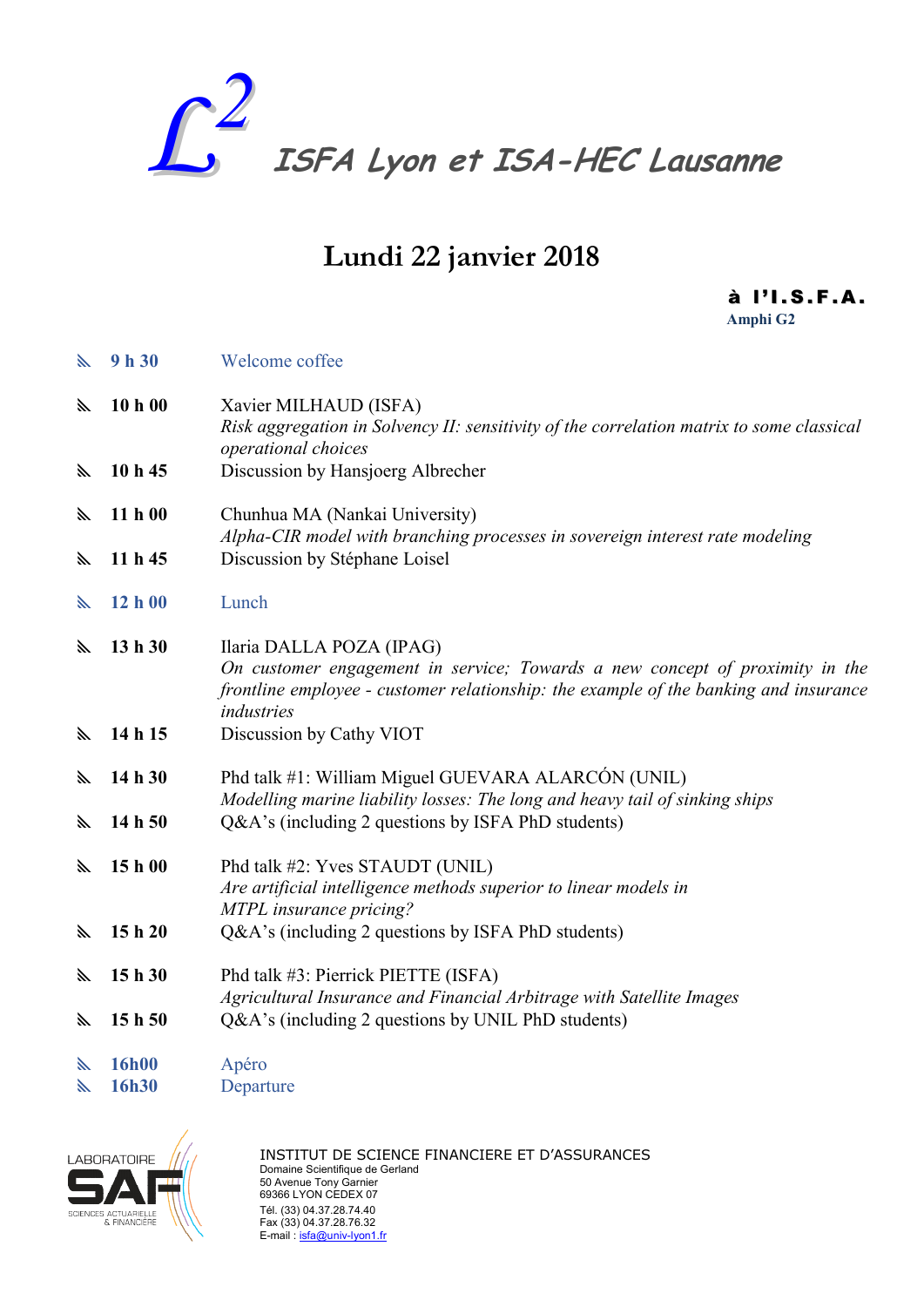

## Abstracts:

Xavier Milhaud, ISFA Title: Risk aggregation in Solvency II: sensitivity of the correlation matrix to some classical operational choices.

This paper answers some crucial questions practitioners can ask themselves about the robustness of the PSDisation process, implying the use of genetic algorithms. PSDisation refers to the process that forces a matrix to become positive semi-definite. In the insurance industry, PSDisation appears in the treatment of the correlation matrix used in the aggregation step in order to compute the Solvency Capital Requirement (SCR). We study how this capital requirement calculation is impacted by classical operations on the correlation matrix: permutation of matrix coefficients (equivalently risk factors or business lines), higher matrix dimensions (analogously adding a new business line), and introduction of potential confidence weights given to some correlation coefficients. We show that theoretically neutral transformations of the correlation matrix can surprisingly lead to significant changes on the value of the SCR (up to 6%). These results highlight the need for very strong internal control around the PSDisation step in (partial) internal models.

### Chunhua MA, Nankai University Title : Alpha-CIR model with branching processes in sovereign interest rate modeling

We introduce a class of interest rate models, called the  $\alpha$ -CIR model, which is a natural extension of the standard CIR model by adding a jump part driven by α-stable Lévy processes with index  $\alpha \in (1, 2]$ . We deduce an explicit expression for the bond price by using the fact that the model belongs to the family of CBI and affine processes, and analyze the bond price and bond yield behaviors. The  $\alpha$ -CIR model allows us to describe in a unified and parsimonious way several recent observations on the sovereign bond market such as the persistency of low interest rates together with the presence of large jumps. Finally, we provide a thorough analysis of the jumps, and in particular the large jumps.

#### Ilaria DALLA POZA, IPAG

### Title: On customer engagement in service; Towards a new concept of proximity in the frontline employee - customer relationship: the example of the banking and insurance industries

Abstract: We develop a framework to facilitate customer engagement in service (CES) based on the servicedominant (SD) logic. A novel feature of this framework is its applicability and relevance for firms operating both in developed and emerging markets. First, we conduct a qualitative study involving service managers from multinational companies (MNCs) across the developed and emerging markets to understand the

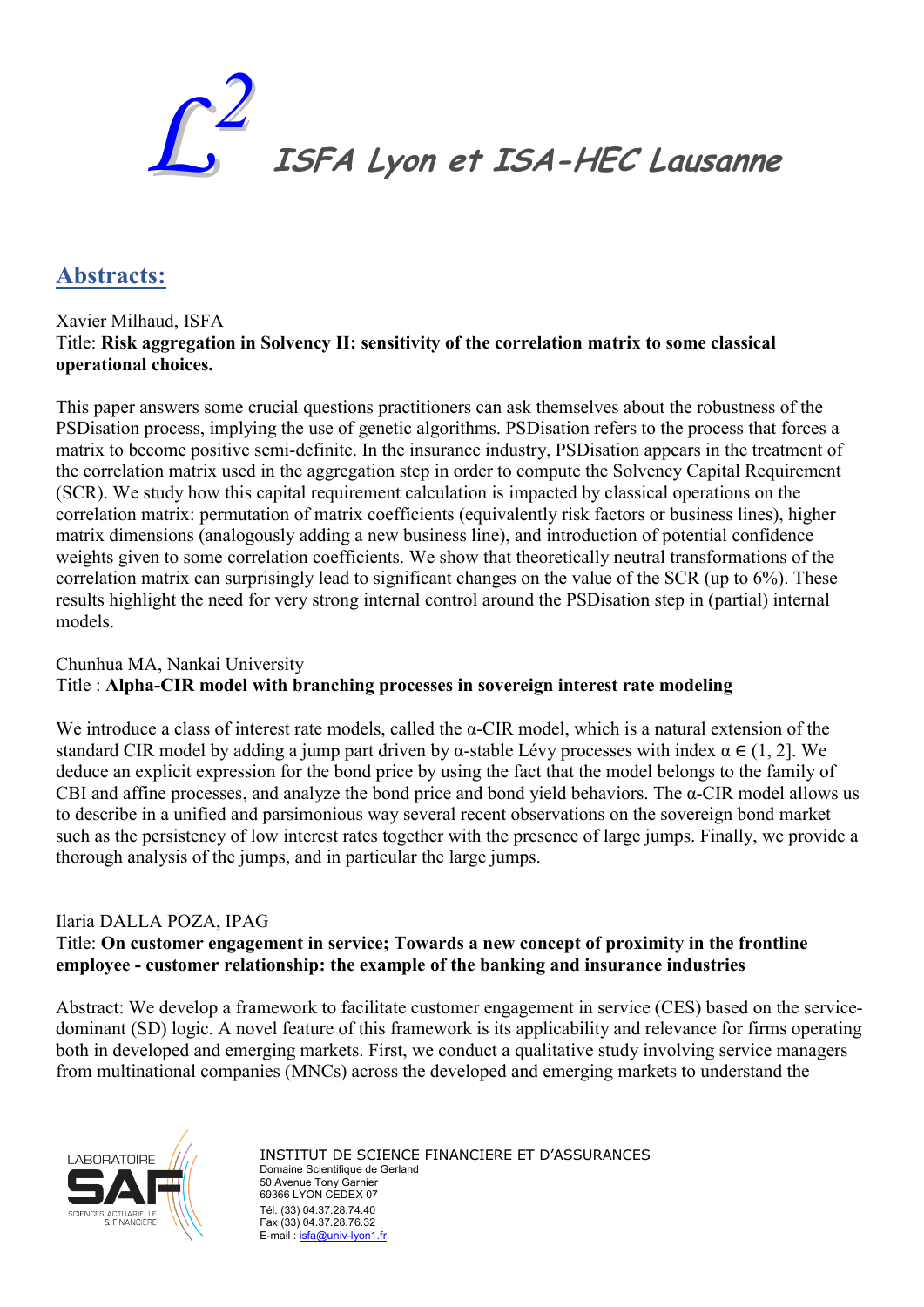

Practitioner's viewpoints. By integrating the insights from the interviews and the relevant academic literature, this framework explores how interaction orientation and omni-channel model can be used to create positive service experience. We also identify the factors that moderate the service experience, and categorize them as follows: offering-related, value-related, enabler-related, and market-related. Further, we also propose that perceived variation in service experience moderates the influence of service experience on satisfaction and emotional attachment, which ultimately impacts customer engagement (CE). From these factors, we advance research propositions that discuss the creation of positive service experience. One of the study's key contributions is that MNCs can focus their attention on the moderators to ensure consistency in positive service experience, in an effort to enhance CE.

#### PhD Talk 1: William Miguel GUEVARA ALARCÓN: Title: Modelling marine liability losses: The long and heavy tail of sinking ships

Abstract: Marine is the oldest type of insurance coverage. However, unlike cargo and hull covers, marine liability is a rather young line of business whose losses can have heavy and long tails. Additionally, the accumulation of losses from the same risk insured by different companies can provoke extreme claims on a marine reinsurance portfolio. This work presents the modeling of a portfolio of large losses for marine liability. The resulting model can be used to price high layers of excess of loss reinsurance contracts for companies with little or no loss experience.

#### PhD Talk 2: UNIL Speaker

Title: Are artificial intelligence methods superior to linear models in MTPL insurance pricing? Abstract: The accurate pricing of insurance contracts is a big challenge for non-life insurance companies in a competitive market environment and in the presence of price-sensitive customers. Classical actuarial methods rely on statistical models using variables to explain the loss exposure. Typically, the claim frequency and severity are modeled separately. Our first aim is to develop a data-driven procedure to build a standard statistical regression model including the most significant factors. As the frequency and the severity have positive values, their distributions are positive and right skewed. In a general way, generalized linear models (GLM) deal with such situations in statistics. However, continuous covariates are often related to the response in a non-linear way, this is done by using generalized additive models (GAM). In a second step, we compare the results of so-called "machine-learning" techniques with the ones obtained from the (optimal) classical model. In our applications, we rely on a large data set covering the loss exposure of a motor third part liability (MTPL) insurance portfolio of a Swiss non-life insurance company. The data set contains more than 1.6 million policyholder years (exposure) including about 77 500 recorded settled claims.

### PhD Talk 3: Pierrick Piette, ISFA Title: Agricultural Insurance and Financial Arbitrage with Satellite Images



INSTITUT DE SCIENCE FINANCIERE ET D'ASSURANCES Domaine Scientifique de Gerland 50 Avenue Tony Garnier 69366 LYON CEDEX 07 Tél. (33) 04.37.28.74.40 Fax (33) 04.37.28.76.32 E-mail : isfa@univ-lyon1.fr